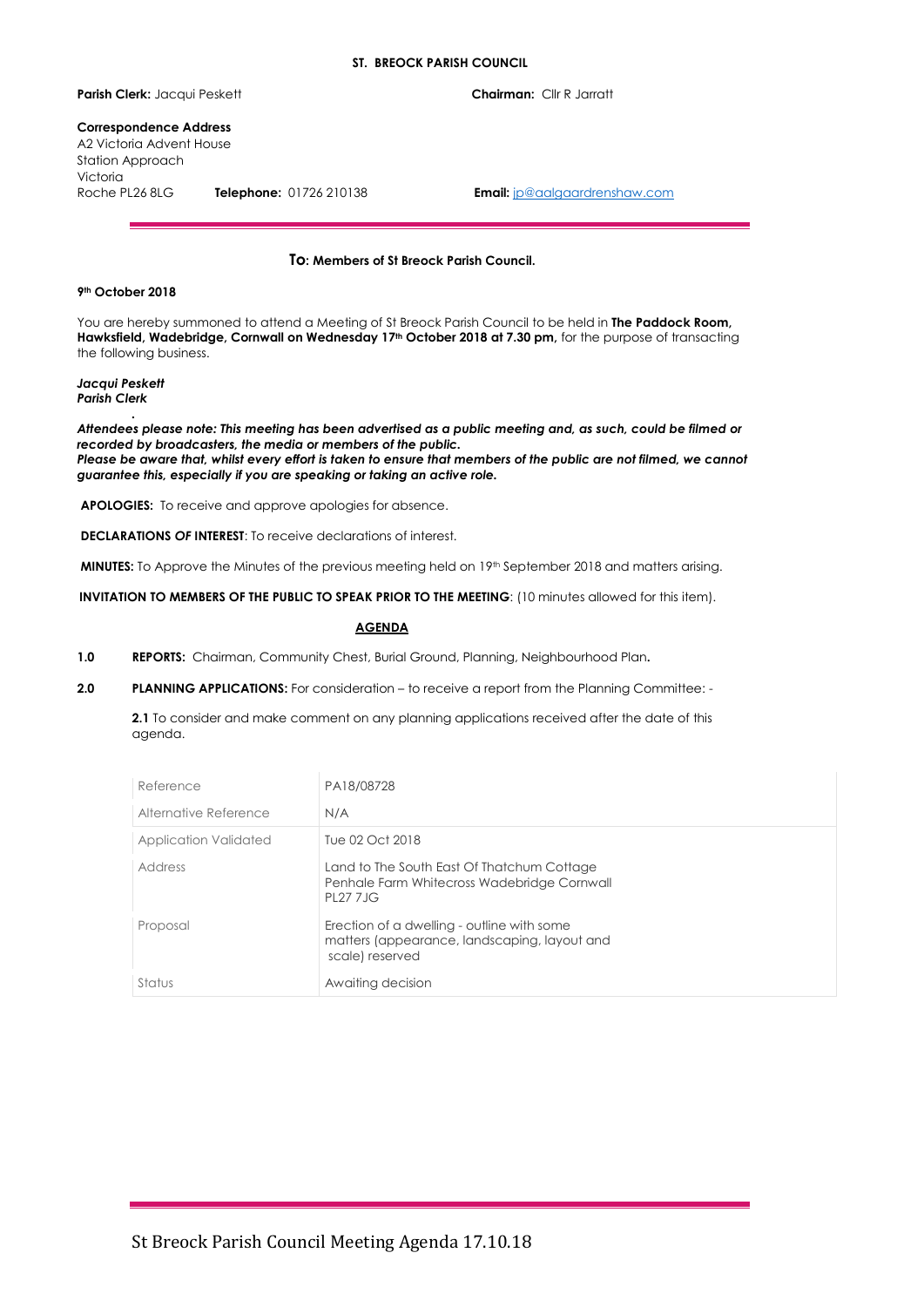# **ST. BREOCK PARISH COUNCIL**

# Parish Clerk: Jacqui Peskett **Chairman:** Cllr R Jarratt

# **Correspondence Address**

A2 Victoria Advent House Station Approach Victoria

Roche PL26 8LG **Telephone:** 01726 210138 **Email:** [jp@aalgaardrenshaw.com](mailto:jp@aalgaardrenshaw.com)

| Reference             | PA18/07746                                                                                                         |
|-----------------------|--------------------------------------------------------------------------------------------------------------------|
| Alternative Reference | PP-07213650CdP                                                                                                     |
| Application Validated | Wed 05 Sep 2018                                                                                                    |
| Address               | Waverley Cottage Road From Junction North East Of Highfurze<br>To Burlorne Tregoose<br>Burlawn Wadebridge PL27 7LD |
| Proposal              | To construct a single storey dwelling to the rear of Waverley Cottage.                                             |
| Status                | Awaiting decision                                                                                                  |

| Reference             | PA18/08377                                                                                                     |
|-----------------------|----------------------------------------------------------------------------------------------------------------|
| Alternative Reference | PP-07266655 lw                                                                                                 |
| Application Validated | Tue 18 Sep 2018                                                                                                |
| Address               | Hustyn Gate, The Barnyard Burlawn Wadebridge PL27 7LG                                                          |
| Proposal              | Demolition of an Existing Farm House and Outbuildings and Construction<br>of a replacement Dwelling and Garage |
| Status                | Awaiting decision                                                                                              |

| Reference             | PA18/02562/PREAPP                                                                                                                                                                  |  |  |  |
|-----------------------|------------------------------------------------------------------------------------------------------------------------------------------------------------------------------------|--|--|--|
| Alternative Reference | <b>PP</b>                                                                                                                                                                          |  |  |  |
| Application Validated | Fri 28 Sep 2018                                                                                                                                                                    |  |  |  |
| Address               | Hustyns Burlawn Wadebridge Cornwall PL27 7LG                                                                                                                                       |  |  |  |
| Proposal              | Pre-application advice for change of use from holiday let accommodation to<br>unrestricted<br>C3 dwellinghouses for lodges 1, 2, 4, 5, 7, 9, 10, 11, 14, 16, 18, 19, 20, 22 and 28 |  |  |  |
| Status                | Awaiting decision                                                                                                                                                                  |  |  |  |

 **2.2** To receive details of planning determinations:

# **3.0 PARISH MATTERS & MATTERS TO BE BROUGHT TO THE ATTENTON OF THE CLERK:**

# **4.0 FINANCE:**

**4.1 Accounts payable:** To receive accounts for payment.